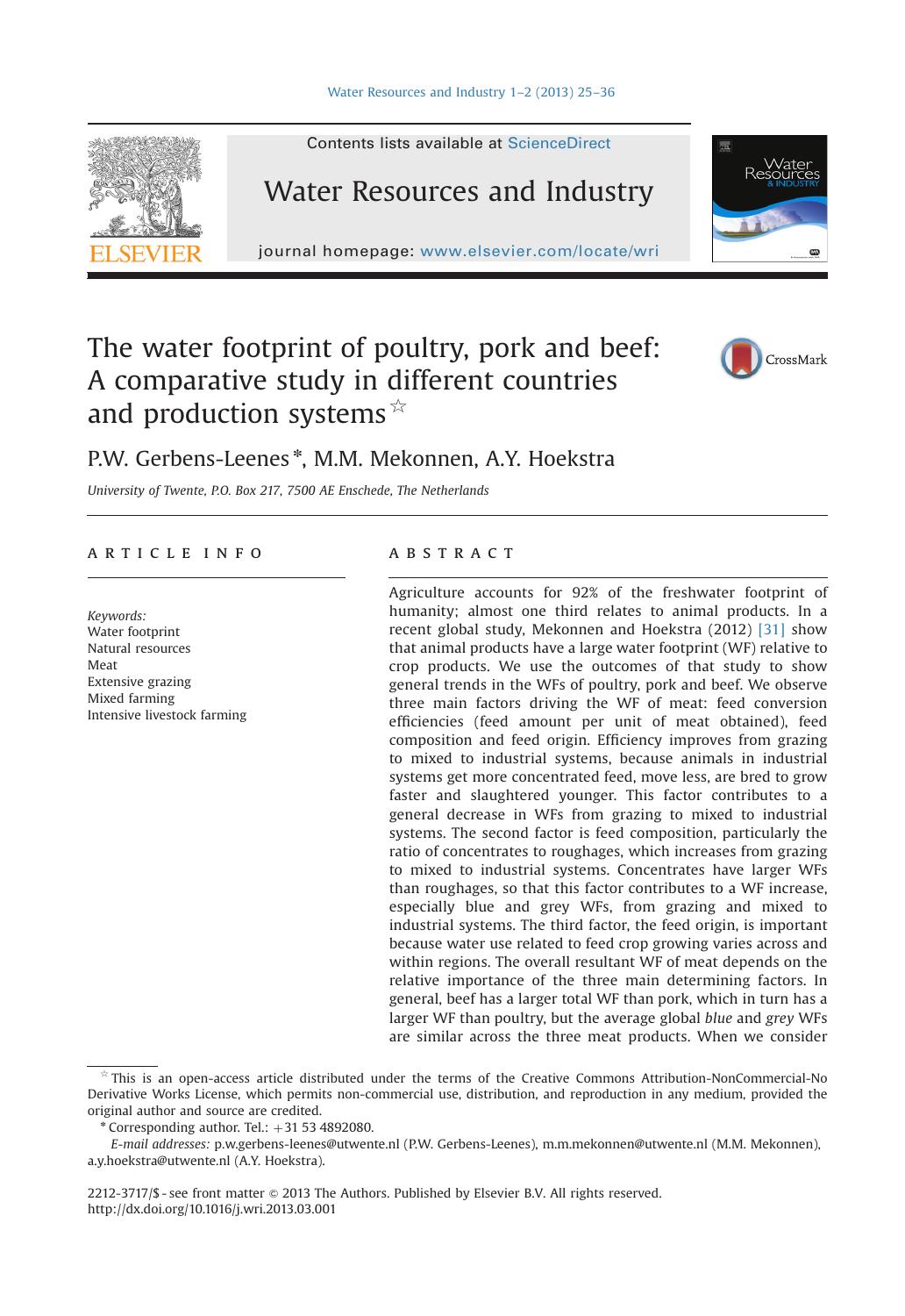grazing systems, the blue and grey water footprints of poultry and pork are greater than those for beef.

 $\odot$  2013 The Authors. Published by Elsevier B.V. All rights reserved.

#### 1. Introduction

Food takes an important share in the total use of natural resources, such as water [\[2](#page-10-0)[,23\]](#page-11-0). Animal products have a particularly large water requirement per unit of nutritional energy compared to food of plant origin. For example, the total water footprint (WF) of pork (expressed as litres per kcal) is two times larger than the WF of pulses and four times larger than the WF of grains [\[31\]](#page-11-0). Today, the global WF of animal production constitutes almost one third of the WF of total agricultural production [\[25\]](#page-11-0) and this fraction is likely to increase [\[29\].](#page-11-0)

Worldwide, a nutrition transition is taking place in which many people are shifting towards more affluent food consumption patterns containing more animal products [\[19,](#page-10-0)[33,28](#page-11-0)]. Most areas of the world show economic development that results in increased purchasing power, causing not only demand for more food, but also a change in types of food [\[27\].](#page-11-0) In recent decades, demand for animal products, such as meat, milk and eggs, has increased due to changes in food consumption patterns [\[2](#page-10-0),[15](#page-10-0)]. In affluent countries, the protein intake is generally larger than required, particularly due to the excessive consumption of animal products. In general, the per capita consumption of meat and other animal products increases with average per capita income until it reaches some level of satisfaction [\[17\]](#page-10-0). If in developing countries, populations continue to increase, especially in combination with economic growth, as is expected in countries like Brazil and China [\[26](#page-11-0)[,2\]](#page-10-0), demand for animal products is predicted to increase. This would require more water.

Water consumption and pollution can be assessed using the water footprint concept [\(Hoekstra](#page-11-0) [et al., 2011](#page-11-0)), which distinguishes a green WF (consumption of rainwater), a blue WF (consumption of surface and groundwater) and a grey WF (pollution of surface or groundwater). The production of meat requires and pollutes large amounts of water, particularly for the production of animal feed [\[4](#page-10-0)[,32,37,](#page-11-0)[6](#page-10-0)[,21,22,31,34,35\]](#page-11-0). Globally, agriculture accounts for 92% of the global freshwater footprint; 29% of the water in agriculture is directly or indirectly used for animal production [\[25\].](#page-11-0) On top of the water needs for growing feed, water is needed to mix the animal feed, for maintaining the farm, and for drinking of the animals. In the period 1996–2005, the annual global WF for animal production was 2422 Gm<sup>3</sup> (of which 2112 Gm<sup>3</sup> green, 151 Gm<sup>3</sup> blue and 159 Gm<sup>3</sup> grey). Of this amount, 0.6 Gm<sup>3</sup> of blue water (0.03%) was needed to mix the feed, 27.1 Gm<sup>3</sup> (1.1%) was drinking water and 18.2 Gm<sup>3</sup> (0.75%) was needed for the maintenance of livestock farms [\[31\].](#page-11-0) Water for animal products, therefore, mainly refers to water consumed or polluted to produce animal feed.

Recently, a comprehensive global study of the WF of farm animals and animal products has been carried out by Mekonnen and Hoekstra [\[31\].](#page-11-0) That study considered eight animal categories and three livestock production systems for the period 1996–2005. The production systems are the grazing, mixed and industrial production systems. This study analyses the results of Mekonnen and Hoekstra [\[31\]](#page-11-0) to find the main explanatory factors behind the WF of meat and to consider differences between poultry, pork and beef, between developed and developing countries, and between different production systems. We use the definitions and methodology of the water footprint as set out in Hoekstra et al. [\[24\].](#page-11-0) Specific questions are: which factors determine the differences between WFs of production systems for the same meat type, and which factors determine the differences between WFs of different meat types? The WF provides a useful overall number for the volume of fresh water appropriated and thus enables a comparison of water demands from different products or a comparison of the water demands for a particular product originating from different countries or production systems. The study shows the general trends in WFs of meat production systems and provides information to improve present WFs and to decrease the environmental burden of a marginal increase of meat production.

#### 2. Methodology

The analysis of the driving factors behind the WFs of poultry, pork and beef is based on the earlier study of Mekonnen and Hoekstra [\[31\]](#page-11-0). We use the approach and data from that study to have a more in depth analysis of the meat producing systems in China, Brazil, the US and the Netherlands.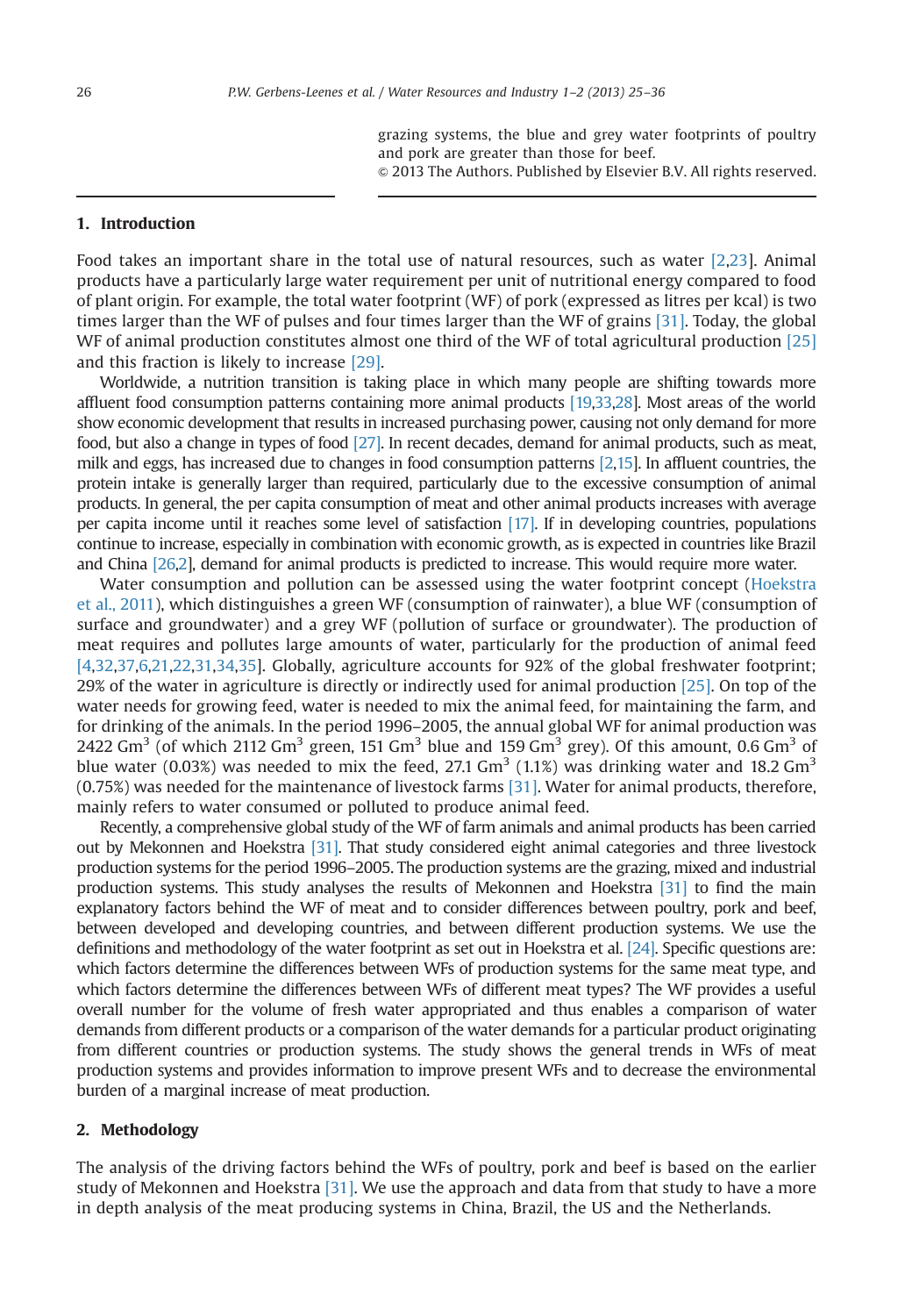#### 2.1. Classification of livestock farming systems

Following the Food and Agriculture Organization (FAO), we distinguish three types of livestock farming systems: grazing, mixed and industrial systems [\[36\].](#page-11-0) Grazing systems have low stocking rates per hectare. They can be found worldwide, but form the dominant farming system only in developing countries with relatively low gross national incomes per capita [\[4\]](#page-10-0). These systems supply about 9% of the world meat production [\[36\]](#page-11-0). In general, grazing systems have lower yields in terms of live weights of animals at slaughter, and milk and egg production [\[42,38\].](#page-11-0) In contrast to what the term grazing suggests, animals do not only graze. They are also fed, among other things, grains, peas and oil seed cake [\[4\]](#page-10-0). Particularly chickens consume large amounts of grains in this so-called grazing system [\[31\]](#page-11-0). Traditionally, many of the grazing occurred on marginal lands which are not suitable for producing arable crops for human consumption, but today this is often not the case. Mixed systems combine livestock and crop farming, producing the majority of the animal feed on the farm itself. These systems are very common and found throughout the world. Mixed cattle systems are the dominant systems for example in Brazil, China, Ethiopia, India, New Zealand and the US. Mixed farming systems supply about 54% of the world meat production and 90% of world milk [\[36\].](#page-11-0) Industrial systems have high stocking rates per hectare and less than 10% of the animal feed is produced at the farm itself. For cattle, industrial systems are the dominant farming system in for example Japan and western European countries. For pigs and chickens for meat, industrial systems have become the main system for most parts of the world.

#### 2.2. The water footprint concept

Water footprint accounting is a tool to calculate water use behind consumer products. It can be applied at the level of a single product, a producer of a number of products, a consumer, a group of consumers or within a geographically delineated region. Here, we focus on the WF of a product, i.e. meat. The WF measures freshwater consumption and pollution along product supply chains [\[24\].](#page-11-0) The WF is a multi-dimensional indicator, giving water consumption volumes by source and polluted volumes by type of pollution. A distinction is made between green, blue and grey water, to give a comprehensive and complete overview of freshwater consumption and pollution. The green WF refers to the rainwater consumed (evaporated or incorporated into the product). The blue WF refers to surface and groundwater volumes consumed. The grey WF of a product refers to the volume of freshwater required to assimilate the load of pollutants based on existing ambient water quality standards. The distinction between the green and blue WF is important because the hydrological, environmental and social implications, as well as the economic opportunity costs of surface and groundwater use for production, differ from the implications and costs of rainwater use. The significance of a large WF for any product will depend to some extent on where the water use arises, and may have a greater impact in dry areas and seasons than in water rich areas and seasons. The WF provides a useful overall number for the volume of fresh water appropriated and thus enables a comparison of water demands from different products or a comparison of the water demands for a particular product originating from different countries or production systems. For estimating local environmental impacts of water use, the water footprint needs to be evaluated in the context of local water scarcity and waste assimilation capacity [\[24\].](#page-11-0) However this has not been part of the scope of the current study.

#### 2.3. Method for estimating the water footprint of meat

We analyzed green, blue and grey WFs for three types of meat (beef, pork and poultry) for three types of production systems (grazing, mixed and industrial) for four countries: Brazil, China, the Netherlands and the US. We selected Brazil and China in the category of developing countries because of their large size and the growing importance of the livestock industry. We selected the Netherlands and the US in the category of developed countries because of their large livestock industry. Moreover, the Netherlands represents a country with a livestock sector that heavily depends on import of animal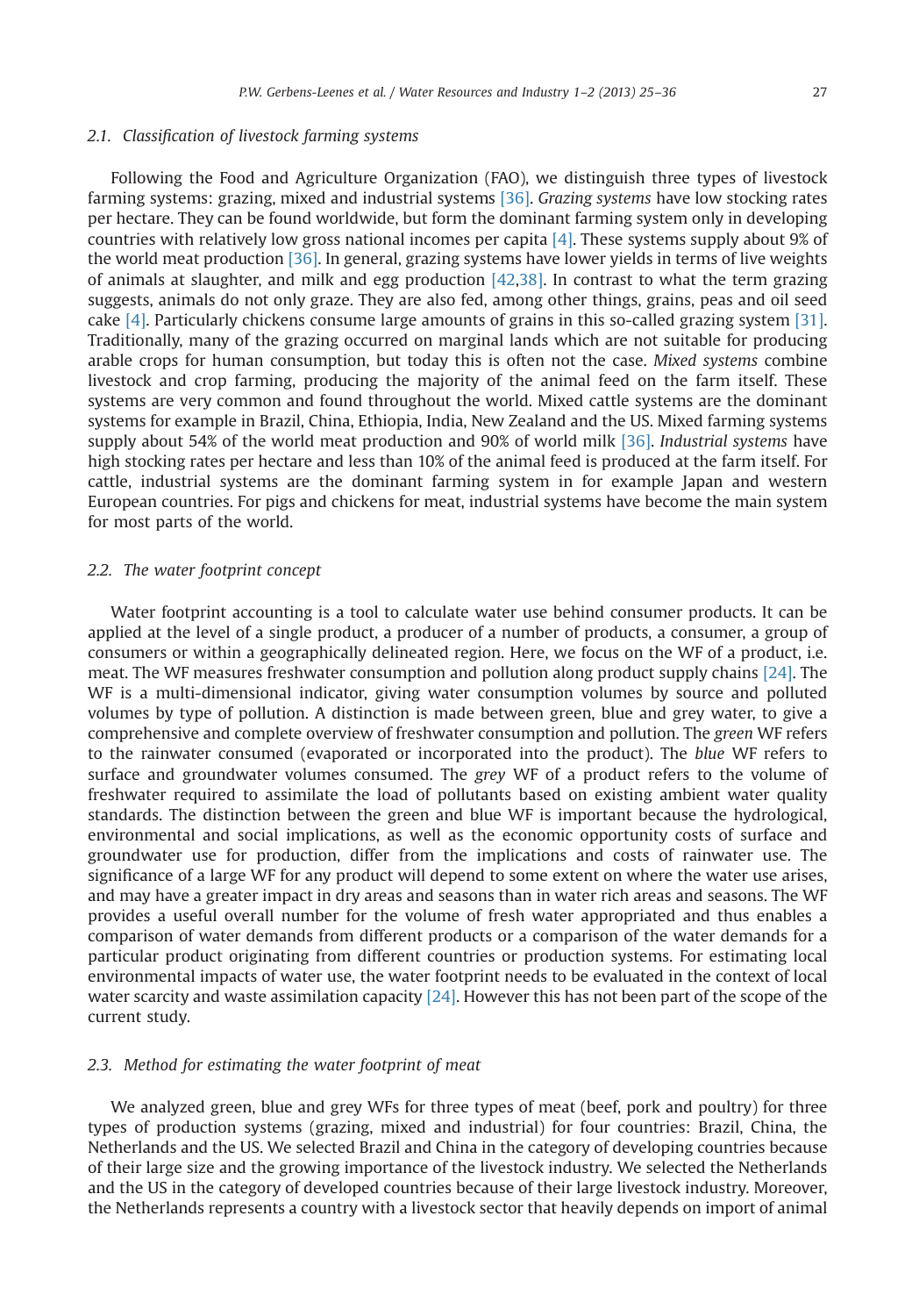feed, while the US rely more on domestic production. The grazing system for beef in the Netherlands was not studied, as this system does not exist in the country. We calculated the WF of beef cattle, pigs and poultry as the sum of the WFs related to feed, drinking and other on-farm and slaughterhouse activities. We calculated the WF of feed per type of animal, per type of production system and per country by multiplying the amounts of the various feed ingredients with their respective WF (accounting for the origin of the feed) and adding the WF related to mixing of the feed ingredients and processing the meat. We derived data on feed ingredients, specific WFs for feed ingredients and for mixing and processing ( $m<sup>3</sup>$  per tonne) from Mekonnen and Hoekstra [\[30\].](#page-11-0) Following the method of Hoekstra et al. [\[24\],](#page-11-0) we calculated the WF of meat based on the WF of the animal at the end of its lifetime, the water consumed for processing the slaughtered animal into meat, the amount of meat derived from one animal, and the relative value of meat compared to the value of other products derived from the animal.

#### 3. Results

The WF of a specific piece of meat is determined by the water consumption and pollution in each process step within the supply chain of the final product. From the perspective of water consumption and pollution, the most important processes are growing the feed, drinking by the animals and water use on the livestock farm and at the slaughter house for cleaning. In the supply chain of an animal product there are many more processes than growing feed, drinking by the animal and cleaning the farm with water. Each of these processes will involve materials and energy that by themselves have again a supply chain and WF involved, but all these components are very small – a few percent at most – of the total WF of the final animal product [\[24\]](#page-11-0). Among the three processes studied here – feed production, drinking and cleaning farms and slaughterhouses – the first one is the major factor.

The WF of meat depends on three main factors: (i) how much the animals eat, measured as the feed conversion efficiency, which is defined as the amount of feed dry mass input to produce a unit of meat output, (ii) what the animals eat, i.e. the feed composition and (iii) the feed origin that determines the WF of the livestock feed. The WF at a specific location is determined by local climatic conditions, such as rainfall and temperature, in combination with soil conditions and agricultural practice. In general, high yield levels go along with relatively small WFs and the other way around. The WF of the total feed package depends on the feed composition and the origin of the various feed ingredients. The water use for meat in the rest of the chain, from farm to fork, is a minor part of the total WF of animal products. Fig. 1 schematically shows the factors determining the WF of meat. An important underlying factor is the type of production system, since the type of system influences the feed conversion efficiency, the feed composition and the origin of the feed.

[Fig. 2](#page-4-0) shows the feed conversion efficiencies averaged for China, Brazil, the Netherlands and the US for the three meat types. Feed conversion efficiencies depend on the type of production system. In general, the feed conversion efficiency improves from grazing to mixed systems to industrial systems. Furthermore, feed conversion is more favourable for poultry and pork than for beef. It is affected by the higher level of physical activity of the animals, age at slaughter and breed.

The second main factor influencing the WF of meat is the WF of the animal feed. This depends on the composition and the origin of the feed. In general, industrial production systems have a relatively large fraction of concentrates in the animal feed and grazing systems a relatively small fraction.



Fig. 1. Factors determining the water footprint of meat.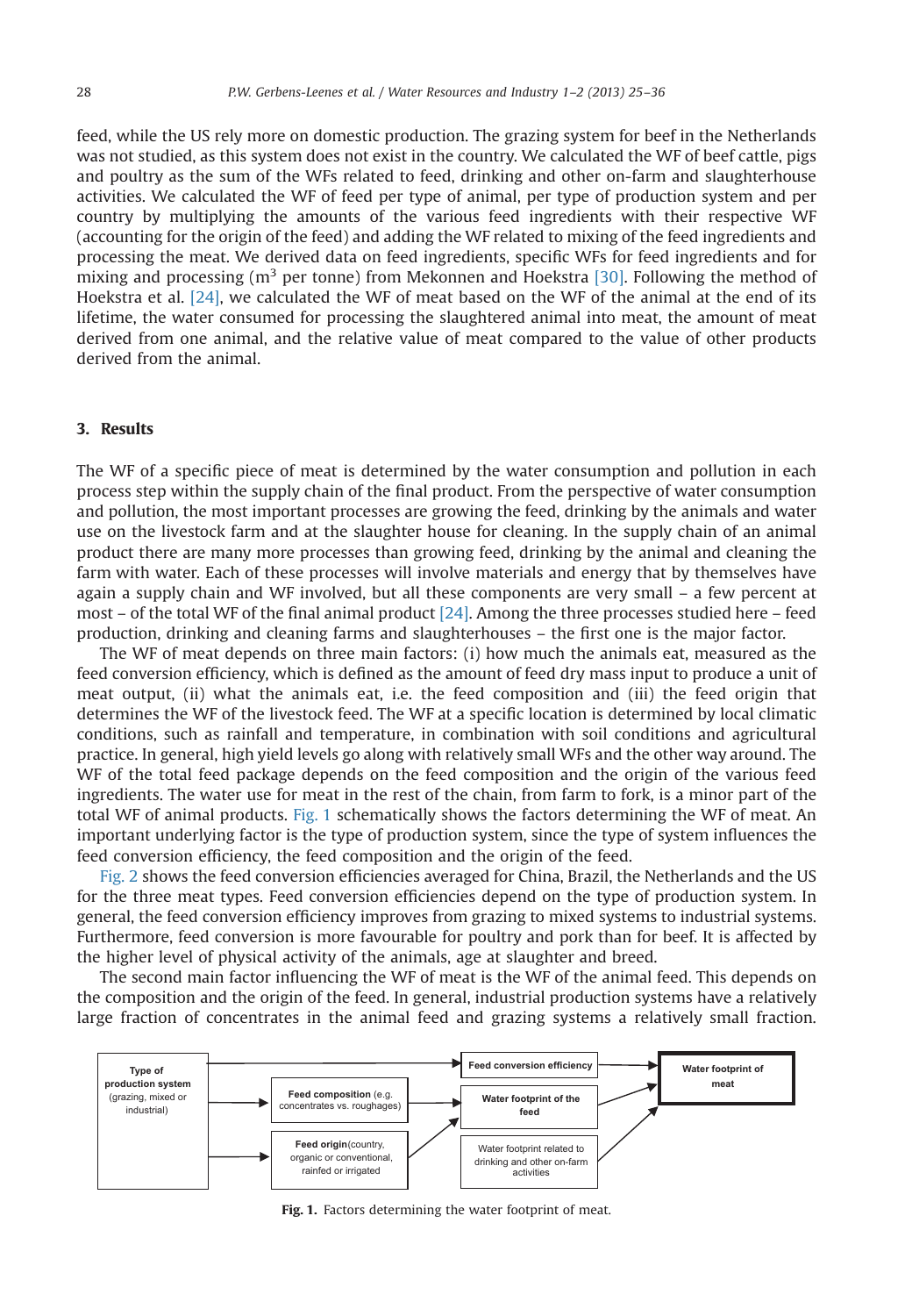<span id="page-4-0"></span>Fig. 3 shows the share of concentrate feed in the total feed averaged for China, Brazil, the Netherlands and the US. Irrespective the type of production system, chickens and pigs rely more heavily on concentrates than beef cattle. In industrial pork systems, concentrates make up hundred per cent of the feed.

Since the WF of meat is dominated by the WF of the animal feed, the composition of the feed is an important factor. Table 1 gives the main components contained in feed concentrates and roughages. [Table 2](#page-5-0) shows that there are large differences between the WFs  $(m<sup>3</sup>$  of water per tonne of feed) of concentrates and roughages. Feed concentrates have a relatively large WF, while roughages have a



Fig. 2. Feed conversion efficiencies for poultry, pork and beef averaged for China, Brazil, the Netherlands and the US. Data from Mekonnen and Hoekstra  $[30]$ . DM = dry mass.



Fig. 3. Share of concentrate feed in total feed for poultry, pork and beef averaged for Brazil, China, the Netherlands and the US. Data from Mekonnen and Hoekstra [\[30\]](#page-11-0).

#### Table 1

Overview of the main sorts of components contained in concentrates and roughages [\[30\].](#page-11-0)

| <b>Concentrates</b>                                                                                                                  | Roughages                                                                                                                                  |  |  |
|--------------------------------------------------------------------------------------------------------------------------------------|--------------------------------------------------------------------------------------------------------------------------------------------|--|--|
| Cereals<br>Roots and tubers<br>Oil crops and oil meals<br><b>Brans</b><br>Molasses<br>Pulses<br>Sugar crops<br>Fruits and vegetables | Pastures<br>Forage (green) cereals<br>High yielding grasses for silage<br>Fodder crops<br>Other roughages (e.g. by-products such as straw) |  |  |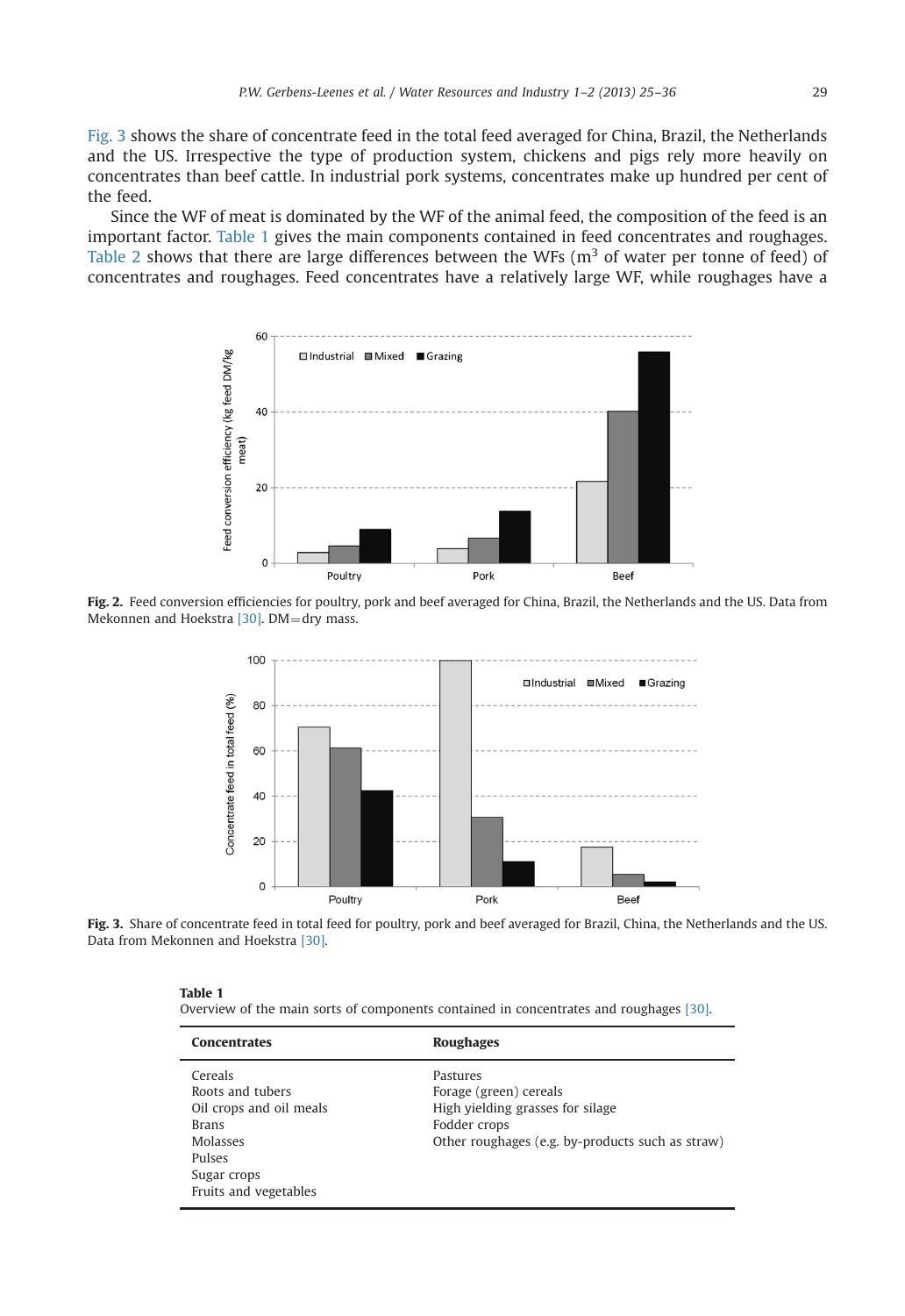|                                          | Green WF     | Blue WF     | Grey WF     | Total WF     |
|------------------------------------------|--------------|-------------|-------------|--------------|
| Concentrates                             | 849          | 78          | 122         | 1048         |
| Roughages                                | 199          | 1.8         | ∠           | 203          |
| WF concentrates compared to WF roughages | $4.3 \times$ | $43 \times$ | $61 \times$ | $5.2 \times$ |

<span id="page-5-0"></span>



Fig. 4. Green, blue and grey WFs of poultry for Brazil, China, the Netherlands and the US for the grazing, mixed and industrial production systems. Data from Mekonnen and Hoekstra [\[30\]](#page-11-0) (For interpretation of the references to colour in this figure legend, the reader is referred to the web version of this article.).

relatively small WF. As an average, the WF of concentrates is five times larger than the WF of roughages. While the total mixture of roughages (grass, crop residues and fodder crops) has a WF of around 200 m<sup>3</sup>/tonne (global average), this is about 1000 m<sup>3</sup>/tonne for the package of ingredients contained in concentrates. As roughages are mainly rain fed and crops for concentrates are often irrigated and fertilized, the blue and grey WFs of concentrates are 43 and 61 times that of roughages, respectively.

#### 3.1. Poultry

Fig. 4 gives the green, blue and grey WFs of poultry for Brazil, China, the Netherlands and the US for the grazing, mixed and industrial production systems. For poultry, industrial systems use 3.2 times less feed (dry mass) per unit of output than grazing systems. Grazing production systems use a feed package that contains 40% of concentrates (the average for the four countries considered), while industrial systems have a feed package with 70% of concentrates. Mixed systems use feed packages with concentrate fractions in between. For the four countries considered, the WF of poultry is mainly determined by one factor—the feed conversion efficiency. This results in a smaller green, blue and grey WF for the industrial system if compared to the grazing system. This is in line with the global findings in Mekonnen and Hoekstra [\[30\].](#page-11-0) For the US and the Netherlands the mixed and industrial poultry systems have similar WFs.

### 3.2. Pork

[Fig. 5](#page-6-0) shows the green, blue and grey WFs of pork for Brazil, China, the Netherlands and the US for the grazing, mixed and industrial production systems. Feed conversion efficiencies improve from grazing to mixed to industrial systems. Industrial systems use on average 2.9 times less feed than grazing systems to produce the same amount of pork. The industrial pork systems use only concentrate feeds, with a relatively large WF. Concentrate percentages are much lower for mixed and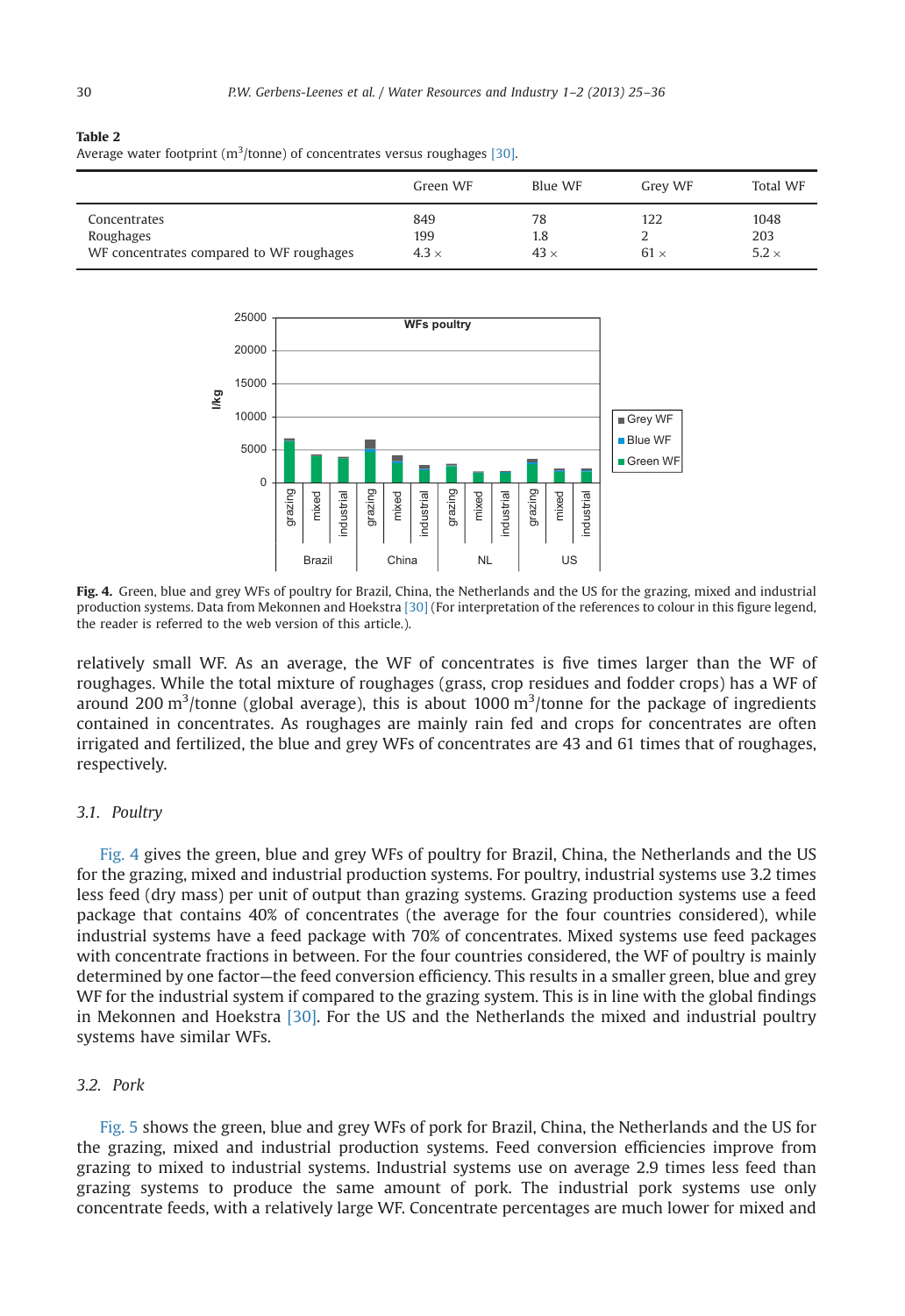<span id="page-6-0"></span>

Fig. 5. Green, blue and grey WFs of pork for Brazil, China, the Netherlands and the US for the grazing, mixed and industrial production systems. Data from Mekonnen and Hoekstra [\[30\]](#page-11-0) (For interpretation of the references to colour in this figure legend, the reader is referred to the web version of this article.).

grazing systems. The effect of the large concentrate share in the total feed and the fact that concentrate feed has a larger WF than roughages becomes visible in the green WF of industrial pork in Brazil. The fodder crops used in grazing pig systems in Brazil are largely replaced by maize in industrial pig systems. The green WF of maize is much larger than the green WF of the fodder crops, so that – although the amount of maize in industrial systems is less than the amount of fodder crops in grazing systems – in Brazil the total green WF per unit of pork turns out larger for industrial systems compared to grazing systems. In China and the US, the differences in feed conversion efficiency between industrial and grazing systems are so large, that the favourable feed composition of the grazing system does not compensate. In the Netherlands, the resultant green WFs are similar for the three production systems. For Brazil, the Netherlands and the US, blue WFs of pork decrease from grazing to mixed to industrial systems. The data for China, however, show a smaller blue WF in grazing than mixed and the largest WF in industrial pork production. For grey WFs, we find no general trend among the four countries. The grey WF of pork is relatively large in the US for grazing and mixed systems, and in China for grazing systems. Grey WFs are relatively small in Brazil for grazing and mixed systems.

#### 3.3. Beef

[Fig. 6](#page-7-0) gives the WFs for beef. Feed conversion efficiency in beef production improves from grazing and mixed to industrial systems. Industrial systems use 3.7 times less feed than the grazing systems to produce the same amount of beef. The fraction of concentrates in the total feed mix, however, is larger for the industrial systems than for the mixed and grazing systems. The concentrate percentages range from 2% for grazing systems, to 4% for mixed systems to 18% for industrial systems. For the green WF the combined effect of the two factors is that green WFs decrease from grazing and mixed to industrial systems. For blue and grey WFs in beef production, we show a general trend of larger WFs in industrial systems in Brazil and China.

In the Netherlands and the US, the mixed systems show the largest blue WFs. The small blue and grey WF of beef in grazing and mixed systems in Brazil and China show that these are systems where cattle graze in pastures that are not fertilized and are fed crop residues. This is not the case in the Netherlands and the US where cattle are supplemented with concentrates (especially in winter). The figures do not show data for grazing beef in the Netherlands, because this system is rare in the country. The differences can be explained by looking more closely at the feed composition of the different systems in the four countries. Production systems in the US differ from the other countries in the feed they provide for cattle. Cattle in US grazing systems are also fed large amounts of grains, predominantly maize, which is irrigated and fertilized. Differences were also observed among similar production systems in the four countries. In Brazil and China in grazing and mixed systems, cattle are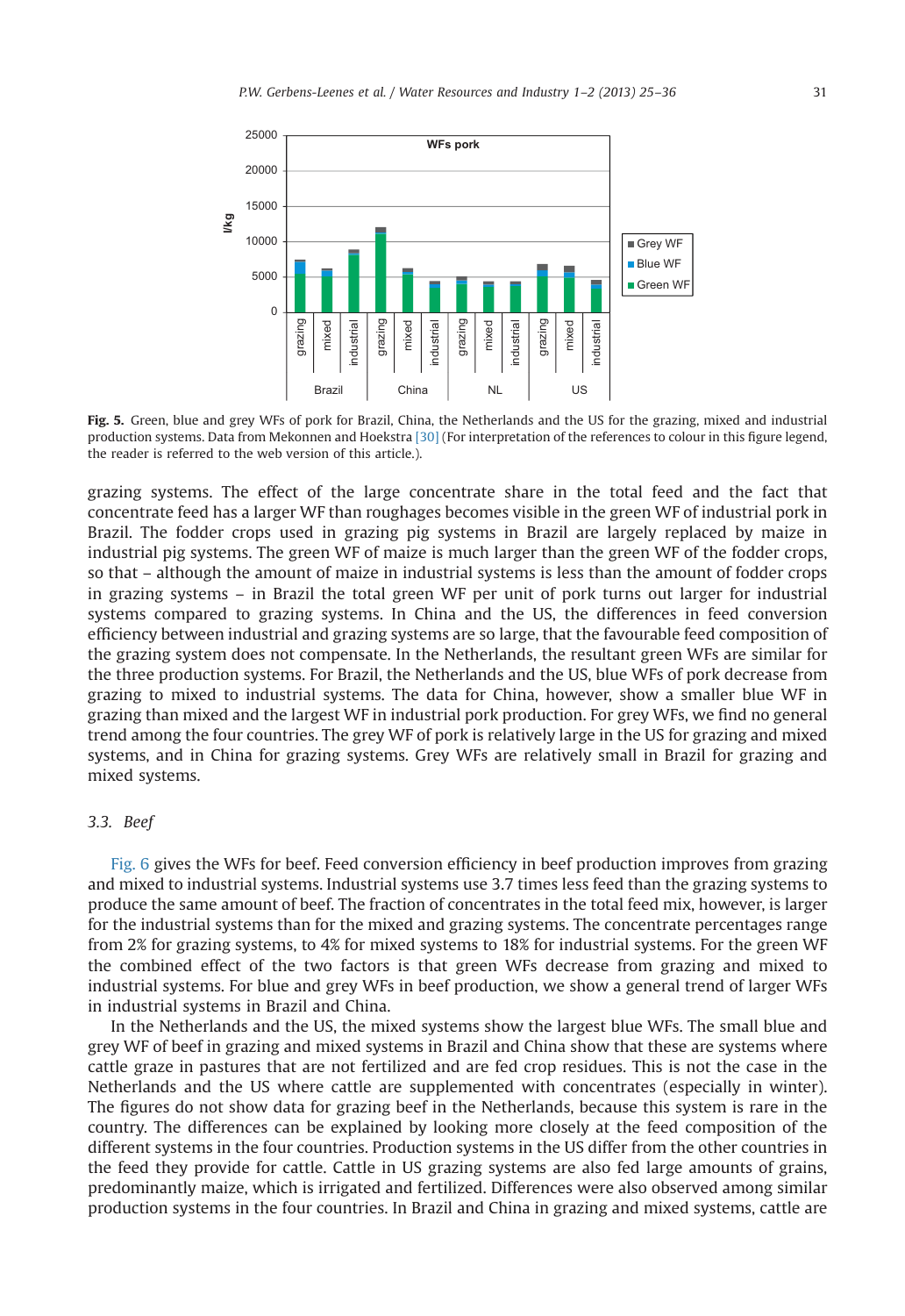<span id="page-7-0"></span>

Fig. 6. Green, blue and grey water footprints of beef for Brazil, China, the Netherlands and the US for the grazing, mixed and industrial production systems. Note: there is no grazing system for beef in the Netherlands. Data from Mekonnen and Hoekstra [\[30\]\(](#page-11-0)For interpretation of the references to colour in this figure legend, the reader is referred to the web version of this article.).

mainly fed on pasture and crop residues that have no blue and grey WFs. Another difference is that the concentrates in Chinese industrial systems have relatively large blue and grey WFs, resulting in a large total blue and grey WF for Chinese beef. This is because Chinese concentrates are dominated by maize and paddy rice which are irrigated and fertilized. In the US in grazing and mixed systems, cattle are fed a combination of roughages (pasture) and concentrates (grains), and in the Netherlands in mixed systems, cattle are fed with roughages, a combination of pasture and fodder crops. We assumed that there is no blue and grey WF related to the production of pasture, but grains and fodder crops do have blue and grey WFs. In other words, systems that belong to the same category, grazing, mixed or industrial, differ in the feed they provide to animals. Often, the feed ingredients have different WFs, resulting in differences in the total green, blue and grey WF of the meat.

#### 4. Discussion

#### 4.1 I imitations

This paper is based on the study of the green, blue and grey water footprint of farm animals and animal products of Mekonnen and Hoekstra [\[30\].](#page-11-0) That study used a top–down approach with a country perspective, which means that some assumptions had to be taken. For example, there were no data available for animal distribution over the three different production systems for the OECD countries. For developing countries, data were used from Seré and Steinfeld [\[36\]](#page-11-0) on animals per production system per world region in combination with data from Wint and Robinson [\[41\]](#page-11-0) per country. For OECD countries, regional data from Seré and Steinfeld [\[36\]](#page-11-0) were taken for the countries within a world region equally. Another assumption concerns the precise feed composition per animal category per country. The study estimated the average amount of feed consumed per animal category for the three production systems by estimating the share of concentrate feed in total animal feed based on data from Hendy et al. [\[20\]](#page-10-0) and Bouwman et al. [\[1\]](#page-10-0). Compositions of concentrates were derived from Wheeler et al. [\[40\],](#page-11-0) Steinfeld et al. [\[37\]](#page-11-0) and FAO [\[14\].](#page-10-0)

Another issue is that we made assessments for grey water footprints that only took into account leakage of artificial nitrogen fertilizer in feed crop production. We excluded the use of other fertilizer ingredients and pesticides. Because of limited data availability, we also did not assess the grey WF of manure when brought back on the land in excessive amounts and also not the potential grey WF related to the use of antibiotics in wastewater from industrial farms. In this way, we underestimated grey water footprints, particularly in industrial systems. Industrial systems more heavily rely on concentrate feed, the production of which often comes along with the intensive use of fertilizers and pesticides, which partly leach to the groundwater or run off to surface water bodies. Furthermore, in grazing and mixed systems manure is part of the system of recycling nutrients, while in industrial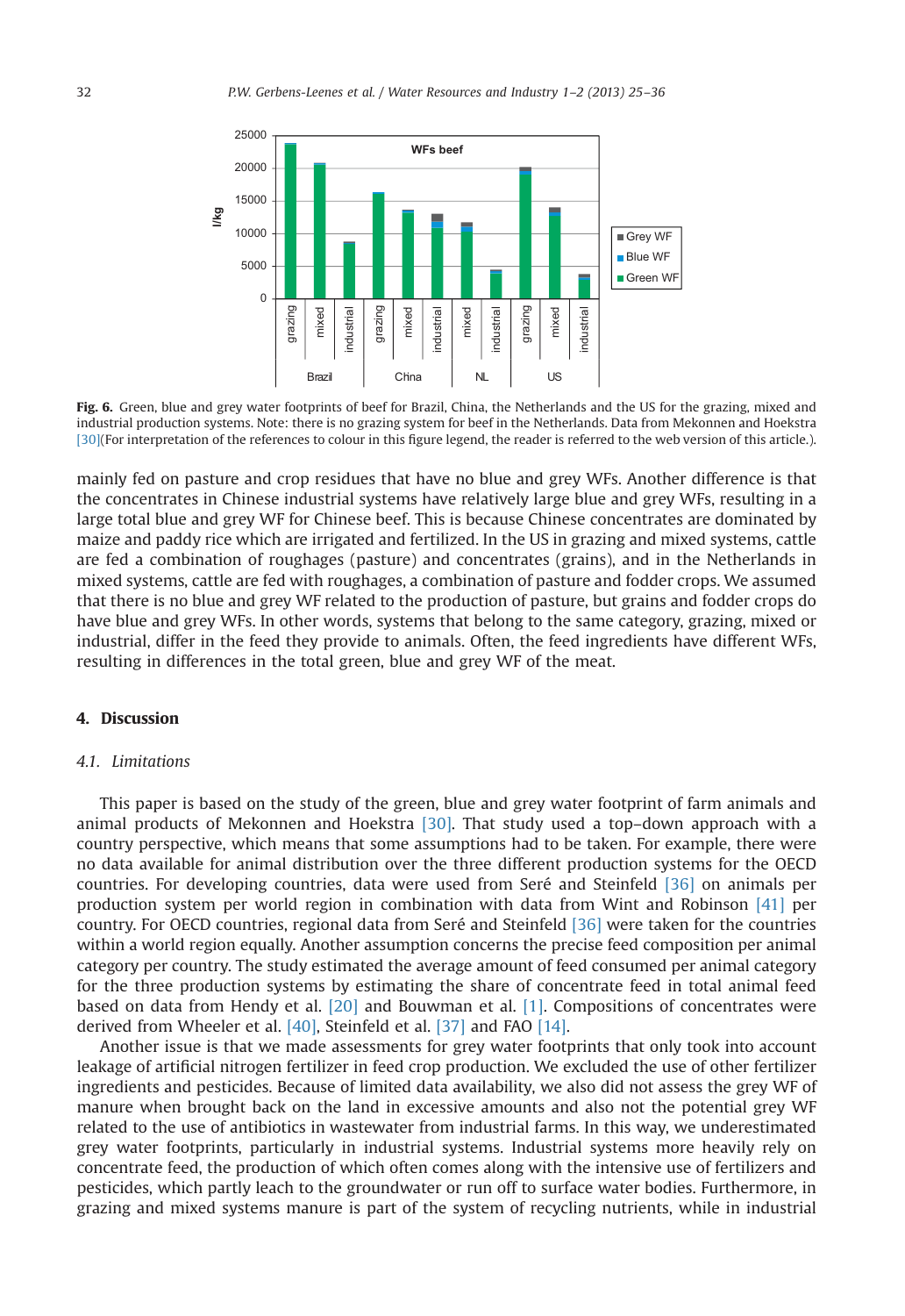systems manure is rather a waste, often disposed onto limited available lands and therefore contributing to leaching of nutrients and thus the eutrophication of water bodies.

For pastures, we assumed that they are not irrigated or fertilized. However, in some countries, for example in the Netherlands, pastures receive fertilizers and are sometimes irrigated in dry periods. The assumption that pasture does not have a blue and grey WF leads to an underestimation of blue and grey WFs for those systems with a large use of fertilized and irrigated pasture, for example the mixed and industrial Dutch beef systems.

This study relies on a definition of feed conversion efficiency that considers feed input per unit of meat output. Although this is a common approach in livestock studies [\[20,1\]](#page-10-0), this approach ignores the fact that feed may have various origins and rely on natural resources of different qualities. One can argue that efficiency is more than turning an amount of feed into another amount of meat; efficiency is also about efficient use of resources that offer different opportunities. Cows living on marginal land that humans cannot eat from is as efficient as it gets, whereas cows or other animals eating from land that could also produce crops for direct human consumption is less efficient [\[18\]](#page-10-0). The problem is here that the concept of efficiency can actually be interpreted in alternative ways. A further investigation would be needed to evaluate, from different perspectives, the efficiency of the use of rain-fed marginal lands for grazing and foraging versus the efficiency of the use of arable land and irrigation water to produce feed for animals in industrial systems. With the water footprint figures in this study we have made the distinction between green water (rainwater) and blue water (irrigation water withdrawn from ground or surface water), but we did not show the scarcity of the water in the places where the water footprints are located or the extent to which the water could be applied for alternative purposes. Particularly when cattle graze on marginal lands and fully depend on green water, there are few alternative uses for the natural resources used (apart from leaving them to nature).

#### 4.2. Implications

The water footprint of any type of meat is mostly determined by the feed of the animals. Globally, the main component of the WF of animal feed relates to pasture (38% of the total water footprint), followed by maize (17%), fodder crops (8%), soybean cake (7%), wheat (6%), barley (6%) and oats (3%) [\[31\]](#page-11-0). Specific production systems in individual countries, however, deviate from these global figures. In the Netherlands, for example, the feed industry uses large amounts of cassava for pig feed. In general, feed concentrates have relatively large blue and grey water footprints, while crop residues, waste and roughages have relatively small water footprints. Industrial systems use a lot of feed concentrates and these generally have a larger blue and grey water footprint than pasture or roughage. A shift in food consumption patterns towards larger consumption of animal products would put pressure on production systems to produce more. This may also stimulate a shift from grazing and mixed to industrial systems with larger output per unit of feed. The combination of production increase and the shift towards more industrial systems will increase the use of feed concentrates in livestock production and overall water footprints of the livestock sector. Besides a total increase of the water footprint for total production, this would particularly increase the blue and grey water footprints per unit of product. This study has shown that the large blue and grey water footprint of maize nullifies the effect of the high efficiency, so that in the end, from a blue and grey water footprint perspective, the industrial and grazing systems in the US are comparable.

#### 4.3. Reducing the water footprint of meat and moving to sustainable consumption

In a recent report, Burlingame and Dernini [\[3\]](#page-10-0) emphasize the need for a more sustainable food production and consumption system. One of the requirements of a sustainable diet is that it goes along with low natural resource use and environmental impact. From a resource-use point of view, 1 l of green water consumption is equivalent to one litre of blue water consumption, but the impact of a green WF on the environment is generally much smaller than the impact of a blue WF. Grey WFs are a concern because they refer to pollution of groundwater surface water. This means that from a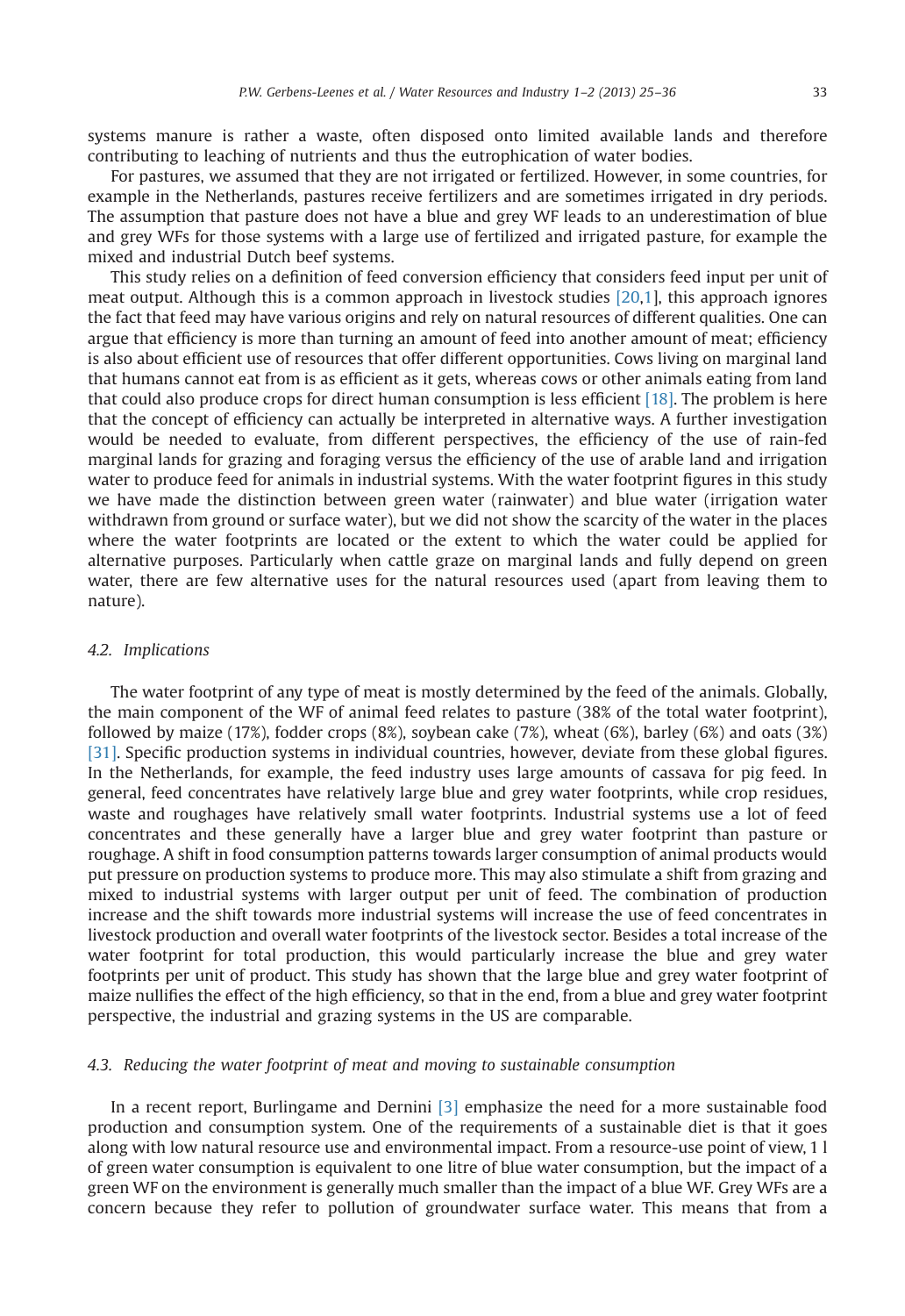sustainable consumption perspective, particularly meat types with a large blue and grey WF need to be avoided. Differences among countries indicate that there are possibilities to decrease water footprints of meat production by finding a proper balance between a low-WF feed composition and high feed conversion efficiency. Especially the two developing countries have potential to decrease WFs per unit of feed and increase the efficiency of feed conversion, improving the sustainability of the system. For example, China shows above average grey WFs, indicating inefficient fertilizer use. The water footprint related to the consumption of animal products, globally  $2422$  Gm<sup>3</sup> per year (almost one third of the total water footprint of agriculture), can also decrease by replacing animal products by food products of plant origin, or by reducing food waste. The water footprint of meat is in general far greater than the water footprint of equivalent plant-based foods [\[31\].](#page-11-0) As shown by Hoekstra [\[21\],](#page-11-0) the food-related water footprint of a consumer in an industrialized country can be reduced by 36% by shifting from an average meat-based diet to a vegetarian diet. Chapagain and James [\[5\]](#page-10-0) found that in the UK the water footprint of avoidable food waste amounts to 6% of the total water footprint of a UK citizen. The water footprint of food in general and meat in particular can be significantly reduced by changes at the consumption side, but this would require a major transition in the present nutrition pattern and a reduction of food wastes, especially in the western countries. At present, food choices are driven by increased welfare, loosing connection with local cultural heritage and paying little attention to the environment [\[3\].](#page-10-0)

#### 5. Conclusions

The WF of any sort of meat is mostly determined by the feed of the animals. We observe three main explanatory factors behind the WFs of poultry, pork and beef. The first factor is the food conversion efficiency (how much feed dry mass is required to produce meat – irrespective of whether it is grazing forage or concentrates). There is an efficiency increase from grazing to mixed to industrial systems, because less feed is needed to produce a unit of meat as the animals in industrial systems are fed more concentrated feed stuffs, move less, are bred to grow faster and are slaughtered at a younger age. This factor causes a general decrease of the WF of meat from grazing to mixed to industrial systems. The second factor is the feed composition (what the animals eat), more particularly the ratio of concentrates to roughages. There is an increase in the fraction of concentrates in animal feed from grazing to mixed to industrial systems. In general, concentrates have a larger WF than roughage. The second factor contributes to an increase of the WF, especially the blue and grey WF, from grazing and mixed to industrial systems. The third factor is the origin of the feed. The overall effect of the three factors depends on the relative importance of the separate factors, which varies case by case. Specific focus on the blue and grey WFs is warranted because in the case of blue water (groundwater, surface water) agricultural water demands compete with various other human demands for water, like water demands for households and industries.

For poultry, the high feed conversion efficiency in the industrial systems results in smaller green, blue and grey WFs in those systems compared to grazing systems in the four countries studied. In the US and the Netherlands, the mixed poultry systems have similar green, blue and grey WFs if compared to the industrial systems. For pork, the net result of the three factors does not show a general direction. This is mainly caused by the large differences in the feed composition of pigs in the countries studied. Only for China, we observe a decreasing trend of green WFs from grazing, to mixed to industrial systems. In Brazil the industrial system has the largest green WF. In the Netherlands, green WFs are almost the same for all systems. In the US, green WFs are the same for grazing and mixed systems and smaller for the industrial systems. Blue WFs decrease from grazing, to mixed to industrial systems in Brazil, the Netherlands and in the US, but are greatest in industrial systems in China. Grey WFs do not show a general trend. In China and the Netherlands, they decrease from grazing, to mixed to industrial systems. In Brazil, grey WFs are smallest for grazing and mixed systems and largest for the industrial systems. In the US, mixed systems have the largest WFs and the industrial systems the smallest. For beef, green WFs decline from grazing and mixed to industrial systems. For blue and grey WFs, Brazil and China follow the global trend that industrial systems have the largest blue and grey WFs. In the US, it is the other way around. In the Netherlands, where there is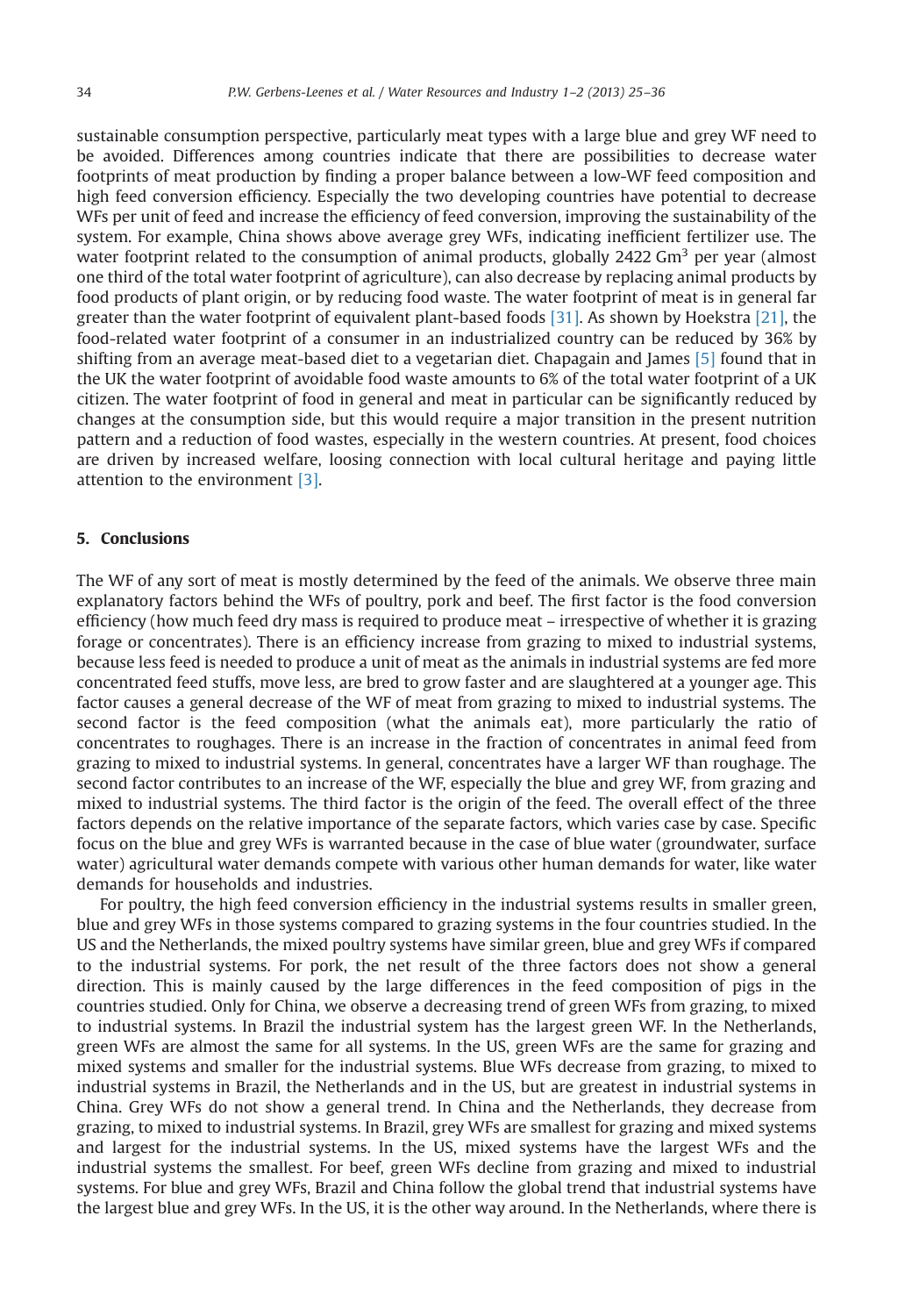<span id="page-10-0"></span>no grazing system for beef, the industrial system has a smaller blue and grey WF for beef than the mixed system. This has to do with specific characteristics of the composition of the feed. Globally, industrial systems have the largest blue and grey WFs for beef and grazing systems have the smallest blue and grey WFs.

In general, feed conversion efficiencies are largest for broilers and pigs and smallest for cattle. This explains the general finding that beef has a much larger WF than poultry and pork. However, the large use of concentrates in the feed of broilers in all systems and of pigs in industrial systems causes a relatively large blue and grey WF for poultry and pork, in several cases larger than for beef.

We observe large differences across countries. The Netherlands shows efficient systems with relatively small total WFs for all meat types in all production systems. China has relatively large blue and grey WFs for beef from industrial systems. Brazil shows relatively large green WFs for poultry for all systems, for beef for grazing and mixed systems, and relatively large blue WFs for pork from grazing systems.

In the western countries, the WF of meat can be reduced by changing consumption, requiring a transition in the present nutrition pattern and a reduction of food wastes. Obviously, the WF of the livestock sector is only one of the concerns to be taken into account. Other factors include animal welfare, food security, public health concerns and environmental issues other than water, like contribution to emission of greenhouse gases.

### Conflict of Interest

None.

#### Acknowledgements

This research has been commissioned by Compassion in World Farming (CIWF), Godalming, Surrey, UK, with funding from CIWF, The Tubney Charitable Trust and the World Society for the Protection of Animals (WSPA). We would like to thank Emily Lewis-Brown and Tracey Jones from CIWF, and Sofia Parente and Basia Romanowicz from the World Society for the Protection of Animals for their critical comments on a draft of this study.

#### **References**

- [1] A.F. Bouwman, K.W. van der Hoek, B. Eickhout, I. Soenario, Exploring changes in world ruminant production systems, Agricultural Systems 84 (2005) 121–153.
- [2] J. Bruinsma (Ed.), Earthscan, London, 2003.
- [3] B. Burlingame, S. Dernini, (Eds.), Sustainable diets and biodiversity: Directions and solutions for policy, research and action, in: Proceedings of the International Scientific Symposium Biodiversity and Sustainable Diets United Against Hunger, 3–5 November 2010, Food and Agriculture Organization, Rome, Italy, 2012.
- [4] A.K Chapagain, A.Y. Hoekstra, Virtual Water Flows Between Nations in Relation to Trade in Livestock and Livestock Products. Value of Water Research Report Series no. 13. UNESCO-IHE, Delft, the Netherlands, 2003.
- [5] A. Chapagain, K. James, The Water and Carbon Footprint of Household Food and Drink Waste in the UK. Waste and Resources Action Programme (WRAP), Banbury, Oxon, UK & WWF, Godalming, Surrey, UK, 2011.
- [6] C. De Fraiture, D. Wichelns, J. Rockström, E. Kemp-Benedict, N. Eriyagama, L.J. Gordon, M.A. Hanjra, J. Hoogeveen, A. Huber-Lee, L. Karlberg, Looking ahead to 2050: scenarios of alternative investment approaches, in: D. Molden (Ed.), Water for Food, Water for Life: A Comprehensive Assessment of Water Management in Agriculture, International Water Management Institute: Colombo; Earthscan, London 2007, pp. 91–145.
- [14] FAO, Supply and Utilization Accounts of FAOSTAT, FAOSTAT Database, Food and Agriculture Organization, Rome, Italy, 2009 〈<http://faostat.fao.org>〉.
- [15] FAO, Food Balance Sheet, Food and Agriculture Organization, Rome, Italy, 2011,  $\frac{\text{http://www.fao.org)}{\text{www.fao.org}}$  $\frac{\text{http://www.fao.org)}{\text{www.fao.org}}$  $\frac{\text{http://www.fao.org)}{\text{www.fao.org}}$ , accessed June 2011.
- [17] P.W. Gerbens-Leenes, S. Nonhebel, M.S.. Krol, Food consumption patterns and economic growth. Increasing affluence and the use of natural resources, Appetite 55 (2010) 597–608.
- [18] M. Gill, P. Smith, J.M. Wilkinson, Mitigating climate change: the role of domestic livestock, Animal 4 (3) (2010) 323–333.
- [19] D. Grigg, The nutrition transition in Western Europe, Journal of Historical Geography 22 (1) (1995) 247–261.
- [20] C.R.C. Hendy, U. Kleih, R. Crawshaw, M. Phillips, Livestock and the Environment Finding a Balance: Interactions Between Livestock Production Systems and the Environment, Impact Domain: Concentrate Feed Demand, Food and Agriculture Organization, Rome, Italy, 1995.